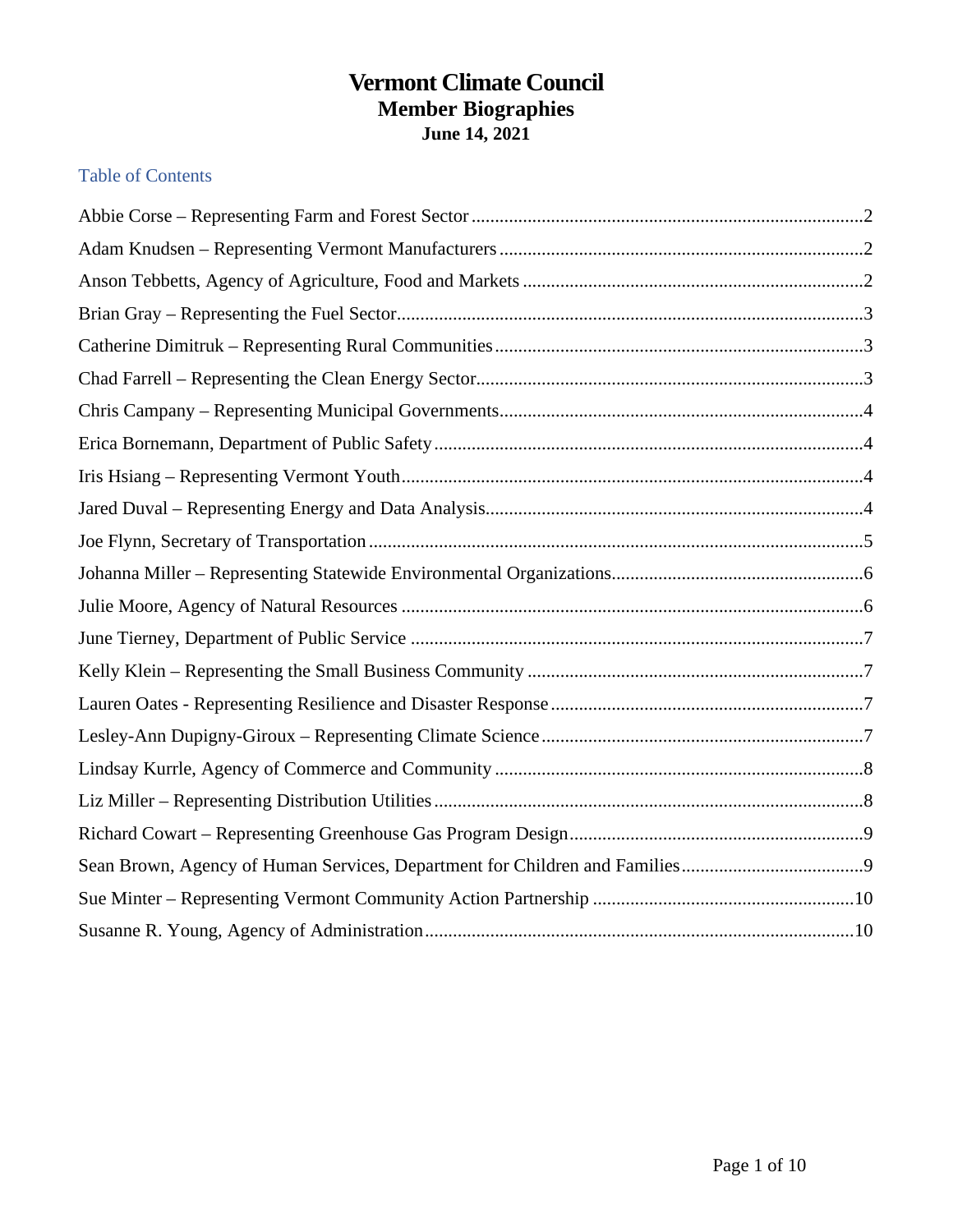#### <span id="page-1-0"></span>**Abbie Corse – Representing Farm and Forest Sector**

Abbie Corse is an organic dairy farmer and land steward in Whitingham, Vermont (unceded Abenaki territory). She and her parents manage The Corse Farm Dairy which was established in 1868 as a grazing dairy and has existed as one since. The farm ships milk to Organic Valley, utilizes solar power, and is repeatedly recognized for its high-quality milk production. It was the first Master Grazier site in Vermont for the Dairy Grazing Apprenticeship Program. Corse graduated from Saint Michael's College with a degree in Journalism and a minor in Global Studies. Upon graduation she worked at the Flynn Center for the Performing Arts, the Telluride Film Festival, and MASS MoCA before determining that her soul still belonged to the land resulting in her return to her family's farm. Corse was recognized in 2019 as a Vermont Business Magazine 40 under 40 Rising Star and as the Emerging Leader for Vermont's Agricultural Hall of Fame in 2020. She currently serves on the board of NOFA-VT, VHCB's Farm & Forest Advisory Board, VAAFM's Dairy Advisory Council, as an advisor to the Vermont Dairy & Water Coalition, and as a member of the District 2 Environmental Commission.

#### <span id="page-1-1"></span>**Adam Knudsen – Representing Vermont Manufacturers**

Adam M. Knudsen serves as the Chief Executive Officer of Dynapower Company LLC, a power conversion technology business headquartered in South Burlington, VT with an office/laboratory/warehouse facility in the San Francisco Bay area. Dynapower serves numerous global markets with primary focus segments in: Clean Energy – energy storage, green hydrogen and eMobility; Military - advanced missile defense & US Navy applications; and Power Systems – for industrial, mining, marine and aerospace applications. Dynapower employees in excess of 125 hardworking Vermonters as well as numerous other team members across North America. After a brief stint playing professional football in Europe, Mr. Knudsen joined Dynapower in 1993 as a Sales & Applications Engineer after receiving his degree in Engineering Physics with a concentration in Electrical Engineering from the University of Maine. His career at Dynapower, developed thru Sales Management in 1998, Operations leadership in 2004, President in 2012 to his current role as CEO in 2020.

During this time, Mr. Knudsen has guided the company through substantial growth in the emergent energy storage market while driving advanced military product development. Under his leadership, Dynapower deployed it's power conversion technology in the first utility-scale solar plus storage installation in the United States, supported the nation's largest wind plus storage installation at the time and commercialized the first DC-DC converter helping to transform the solar plus storage landscape worldwide. During his leadership tenure, Dynapower has received several industry and customer awards for its innovation, quality and commitment to excellence – such as the 2018 Electrical Energy Storage (EES) Innovation Award and the 2018 Raytheon Epic Award as an Outstanding Supplier. He has served on Vermont Governor Phil Scott's Climate Action Council since 2017, helping to chart Vermont's path forward to a clean resilient grid and been a frequent speaker at the Energy Storage Association annual conferences.

#### <span id="page-1-2"></span>**Anson Tebbetts, Agency of Agriculture, Food and Markets**

Anson Tebbetts was appointed Vermont's Secretary of Agriculture, Food, and Markets by Governor Phil Scott in January of 2017.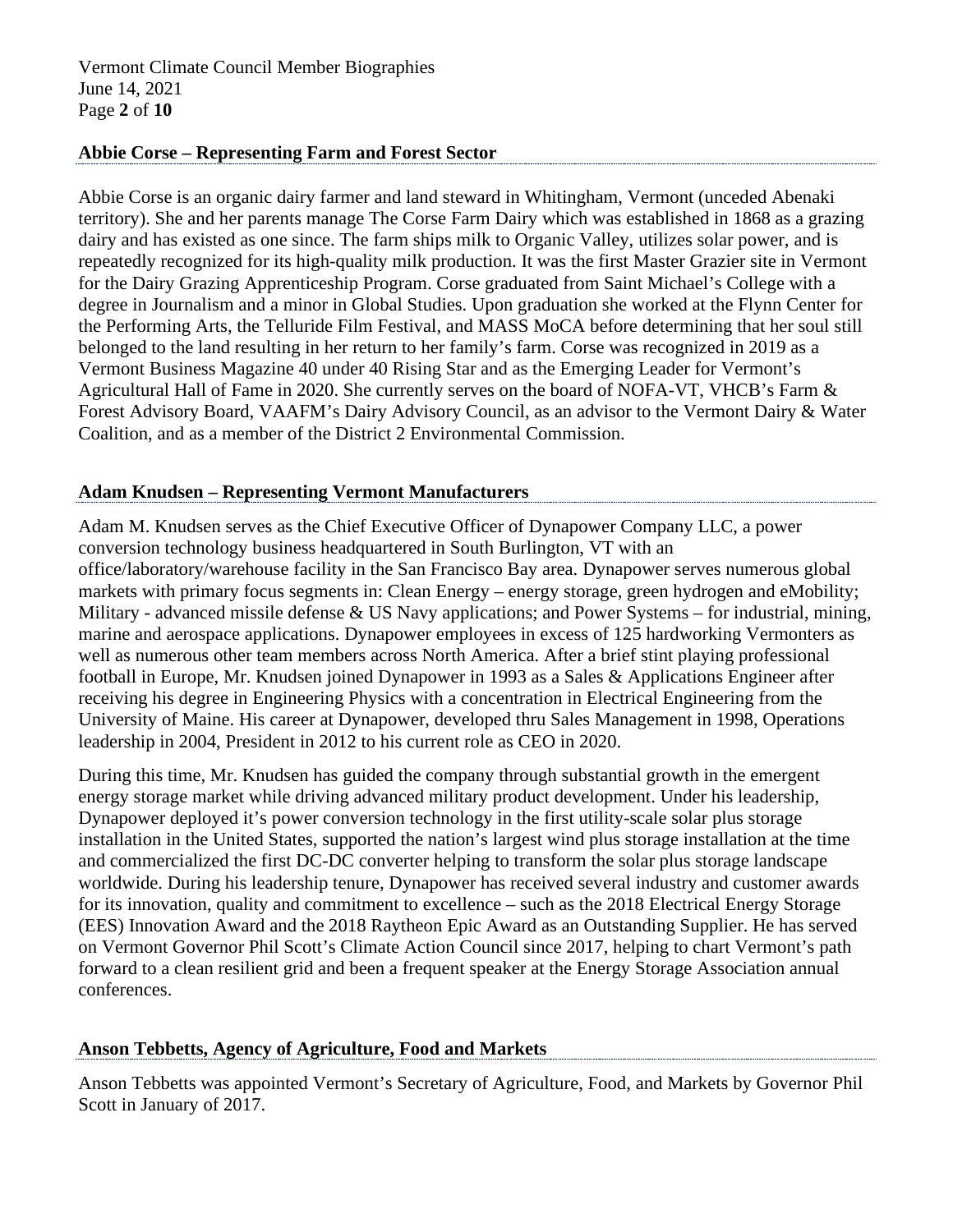Vermont Climate Council Member Biographies June 14, 2021 Page **3** of **10**

Prior to his appointment, Tebbetts spent more than twenty years as part of the WCAX news team, serving as the station's news director since 2009. From 2007-2009, he stepped away from his role at WCAX to serve as Deputy Secretary of the Agency of Agriculture, under the Douglas administration. An avid bird enthusiast, he co-hosts "For the Birds" on WDEV & WLVB radio.

Tebbetts, a graduate of Emerson College, is a native Vermonter with deep agricultural roots. He was born and raised on his family's farm in Cabot, where he continues to reside today with his wife Vicky and their two children. In 2001, the Vermont Farm Bureau honored him with their Friend of the Farmer award.

#### <span id="page-2-0"></span>**Brian Gray – Representing the Fuel Sector**

A native Vermonter, Brian grew up in the northeast kingdom and currently resides in Essex with his wife Nancy and their two dogs. He has served on a variety of nonprofit boards and committees. An avid outdoorsman, Brian also enjoys making maple syrup, gardening and landscaping. Brian joined the Energy Co-op as General Manager in November of 2017. He has over 30 years' experience managing Vermont utility and efficiency services. Prior to joining the Co-op he was the Energy Services Manager at Vermont Gas, responsible for customer growth, marketing and energy efficiency programs.

#### <span id="page-2-1"></span>**Catherine Dimitruk – Representing Rural Communities**

Catherine Dimitruk has been the Executive Director of the Northwest Regional Planning Commission in St. Albans, Vermont for over twenty years. She coordinates regional approaches to land use, emergency preparedness, environmental conservation, transportation, economic development and energy planning. She supports communities and regional organizations with strategic planning, grant writing, fiscal management, project planning and implementation. She has served on numerous boards and commissions in professional and volunteer capacities, including Green Mountain Transit, National Association of Development Organizations, Franklin-Grand Isle Hunger Council, Northern Vermont Economic Development District and the Vermont Council on Rural Development. She is a graduate of the University of Vermont and the Snelling Center Vermont Leadership Institute.

# <span id="page-2-2"></span>**Chad Farrell – Representing the Clean Energy Sector**

Chad Farrell is the Founder and Chief Executive Officer of Encore Renewable Energy, a leader in community scale renewable energy project development services. He has over 25 years of professional experience in the fields of brownfields redevelopment and renewable energy project finance, development and construction. At Encore, Mr. Farrell has led innovative and collaborative efforts to design, permit, finance and construct over 75 different commercial scale solar PV projects throughout the State of Vermont and beyond, representing more than \$100M in total investment value. Many of these projects involve reclaiming undervalued real estate for clean energy generation and storage, helping to revitalize communities and create a cleaner, brighter future for all.

He holds a Bachelor of Science Degree in Mechanical Engineering from Bucknell University and earned a Master of Science in Environmental Engineering from the University of Vermont. Chad serves on the Board of Directors of the Vermont Natural Resources Council and is also a member of the Board of Directors for Renewable Energy Vermont.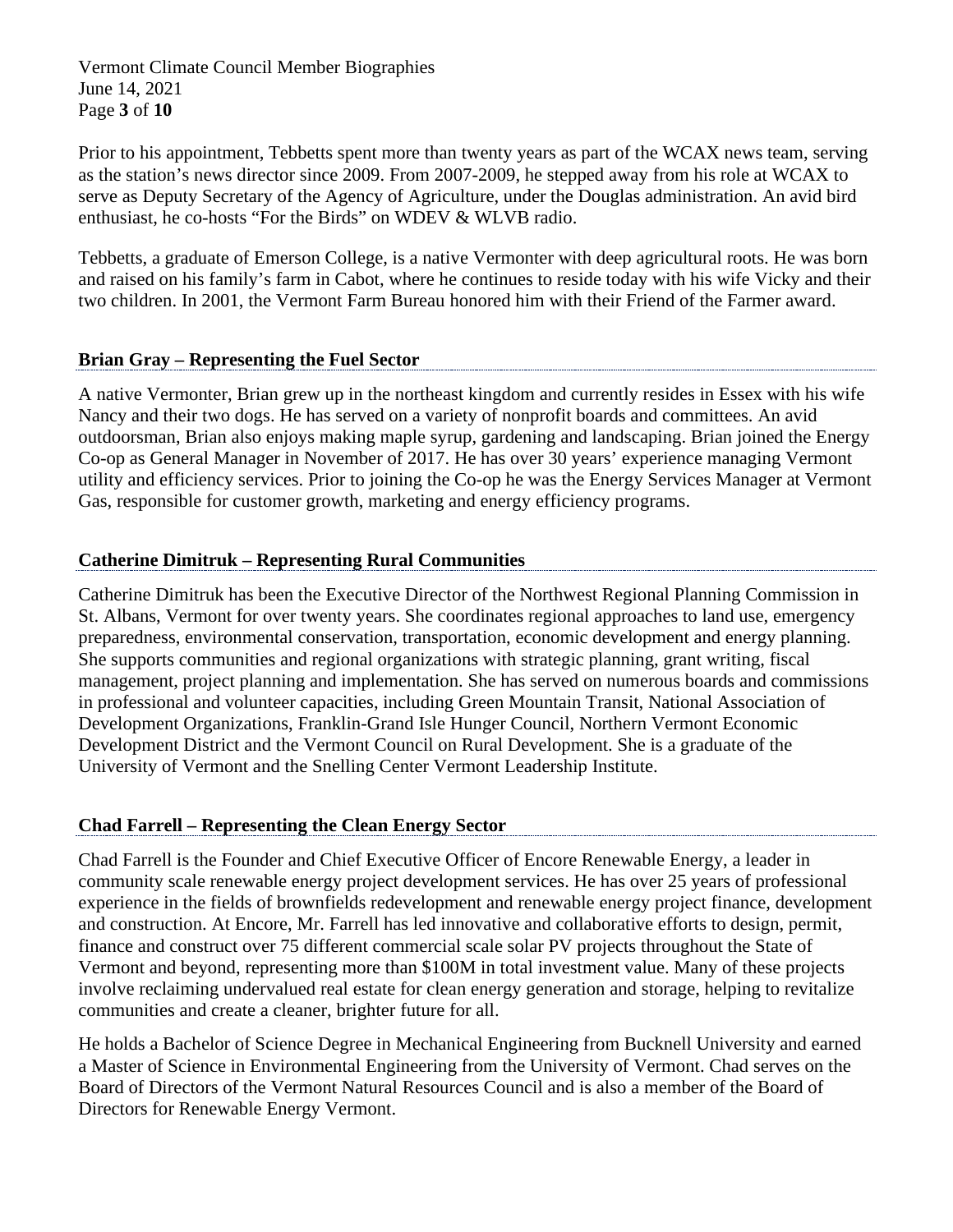Vermont Climate Council Member Biographies June 14, 2021 Page **4** of **10**

#### <span id="page-3-0"></span>**Chris Campany – Representing Municipal Governments**

Chris Campany is the Executive Director of the Windham Regional Commission (WRC) based in Brattleboro, Vermont. The Windham Region consists of 27 towns within a 920 square mile area of Southeastern Vermont. The purpose of the commission is to assist towns to provide effective local governance and to work collaboratively with them to address regional issues. Prior to his tenure at the WRC, Chris was an Assistant Professor of Landscape Architecture and Graduate Program Coordinator at Mississippi State University; Deputy Director of Planning and Zoning for Calvert County, Maryland; Deputy Commissioner of Planning for Orange County, New York; Federal Policy Coordinator for the National Campaign for Sustainable Agriculture in its work on the 2002 Farm Bill; founder and Executive Director of the Baton Rouge Economic and Agricultural Development Alliance in Louisiana; and a Program Analyst and Presidential Management Intern with the U.S. Environmental Protection Agency in Washington, DC. Chris holds a Bachelor of Arts in Political Science and a Master of Public Policy and Administration from Mississippi State University, and a Master of Landscape Architecture from Louisiana State University. He lives in Townshend, Vermont.

# <span id="page-3-1"></span>**Erica Bornemann, Department of Public Safety**

Erica Bornemann is the Director of Vermont Emergency Management. She has worked for VEM since 2007. Erica previously served as Chief of Staff, and as Planning Chief for the Division, during which time she oversaw the Radiological Emergency Response Program as well as the State Emergency Operations Plan. Erica holds a Bachelor of Arts in Political Science from Western New England College and a Master of Public Administration from Norwich University. She lives in Morrisville, Vermont with her husband and two sons.

#### <span id="page-3-2"></span>**Iris Hsiang – Representing Vermont Youth**

Iris Hsiang is a student at Essex High School and an outspoken activist. Iris was born on a teaching farm in Plymouth Vermont and moved with her family to Essex, where she lives and goes to school today. She is a member on the EWSD school board, a Youth Lobby Facilitator, the legislative lead for the Students Demand Action Vermont Field Office, the community service committee head for EHS student gov, a student leader for the EHS Red Cross club, a and a co-lead for the EHS Social Justice Union. She will graduate from EHS in 2022 with honors, GLP, STEM academy, and Spanish Honor Society endorsements. She is the Junior Organizer for VPIRG and was previously the Junior Youth and Democracy Organizer for VPIREF. Iris was a Vermont Legislative Page, interned with representative Marybeth Redmond, and Senator (now Senate Pro Term) Becca Balint, and has been pushing legislators to make change in the statehouse ever since. Iris was a part of organizing the Youth Climate congress, and several Marches for the climate, she helped push for the global warming solutions act and is excited to help enact it. Iris works hard for the things she cares about and knows that the climate crisis is the biggest threat to her generation and is disproportionately affecting marginalized communities.

#### <span id="page-3-3"></span>**Jared Duval – Representing Energy and Data Analysis**

Jared Duval serves as Executive Director of Energy Action Network (EAN), a nonprofit organization that supports a network of over 200 members and public partners across Vermont. The shared mission of EAN members is to achieve Vermont's 90% renewable by 2050 total energy commitment and to significantly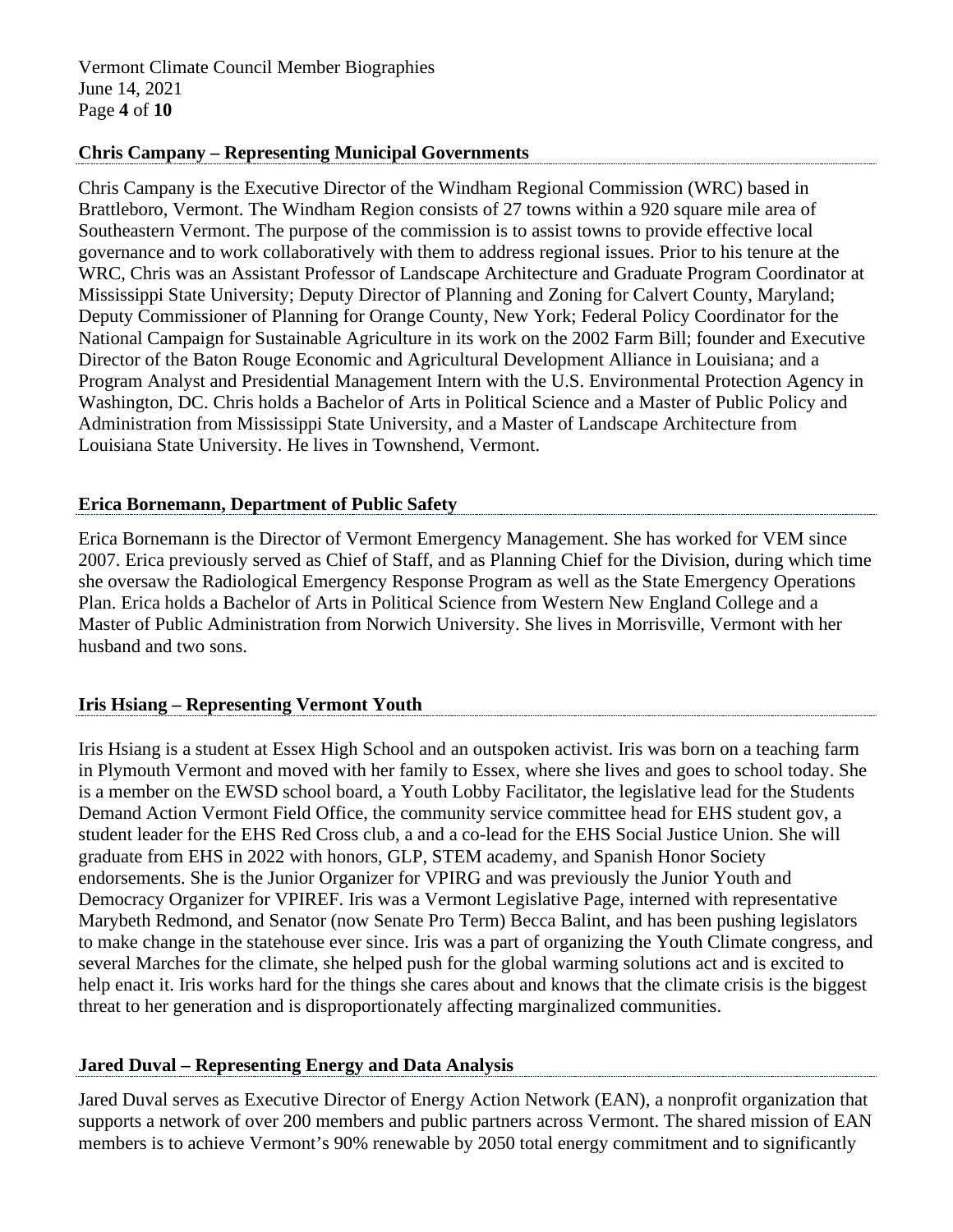Vermont Climate Council Member Biographies June 14, 2021 Page **5** of **10**

reduce Vermont's greenhouse gas emissions in ways that create a more just, thriving, and sustainable future for Vermonters.

EAN, the nonprofit organization, serves its network and the State of Vermont by acting as a neutral, trusted convener of diverse stakeholders, including hosting an [Annual Network Summit.](https://www.eanvt.org/events-and-initiatives/2020-summit/) EAN also collects and analyzes data for its members and the State of Vermont to enable evidence-based and datainformed policy making and program design, most prominently with its [Annual Progress Report for](https://www.eanvt.org/2019-progress-report/)  [Vermont on Energy, Emissions, the Economy, and Equity.](https://www.eanvt.org/2019-progress-report/)

Jared has led EAN since 2017. Previously, from 2014 to 2017, he served as Economic Development Director at the Vermont Agency of Commerce and Community Development, where he was responsible for providing business support to working lands and green economy businesses and helped to guide millions of dollars of state and federal investments in sustainable economic development via the Northern Border Regional Commission, the Working Lands Enterprise Initiative, and the Clean Energy Development Fund. Part of the ninth generation of his family to call Vermont home, Jared grew up in the Upper Connecticut River Valley and now lives with his family in Montpelier.

Jared also currently serves as Co-Chair of the Clean Energy Development Fund and is a member of the Board of the Public Assets Institute. He holds degrees from Princeton University (Master in Public Affairs – Domestic Policy, 2014), University of Cambridge (MPhil, Modern Society and Global Transformations, 2012), and Wheaton College, Massachusetts (Bachelor of Arts, Summa Cum Laude – Economics and Political Science, 2005).

# <span id="page-4-0"></span>**Joe Flynn, Secretary of Transportation**

Joe Flynn was named Secretary of Transportation in December 2016, prior to that he served as Deputy Commissioner of the Department of Public Safety where he was also Director of Emergency Management and Homeland Security. His career in state government began in 2009 at the Agency of Transportation as Rail Program Director. In 2011 he left that position and moved, along with many others from headquarters in Montpelier, to live and work in southeastern Vermont in the aftermath of Tropical Storm Irene. That was followed by time in the Irene Recovery Office at the Agency of Administration, before going to Public Safety in 2012.

Prior to State service, Joe was employed for thirty-years in the private sector spanning building, construction supplies and services, transportation, and over twenty-years in manufacturing-distributionsales.

Flynn has extensive experience in public safety and emergency services. He has served as Fire Chief of South Hero Volunteer Fire Department, Deputy Sheriff with the Grand Isle County Sheriff's Department, Vermont State Firefighters' Association representative to the Vermont Fire Service Training Council, among several other key emergency services roles. He is a former member of the South Hero Select Board and former trustee of Lyndon Institute. Flynn graduated from Saint Michael's College and lives in South Hero, Vermont.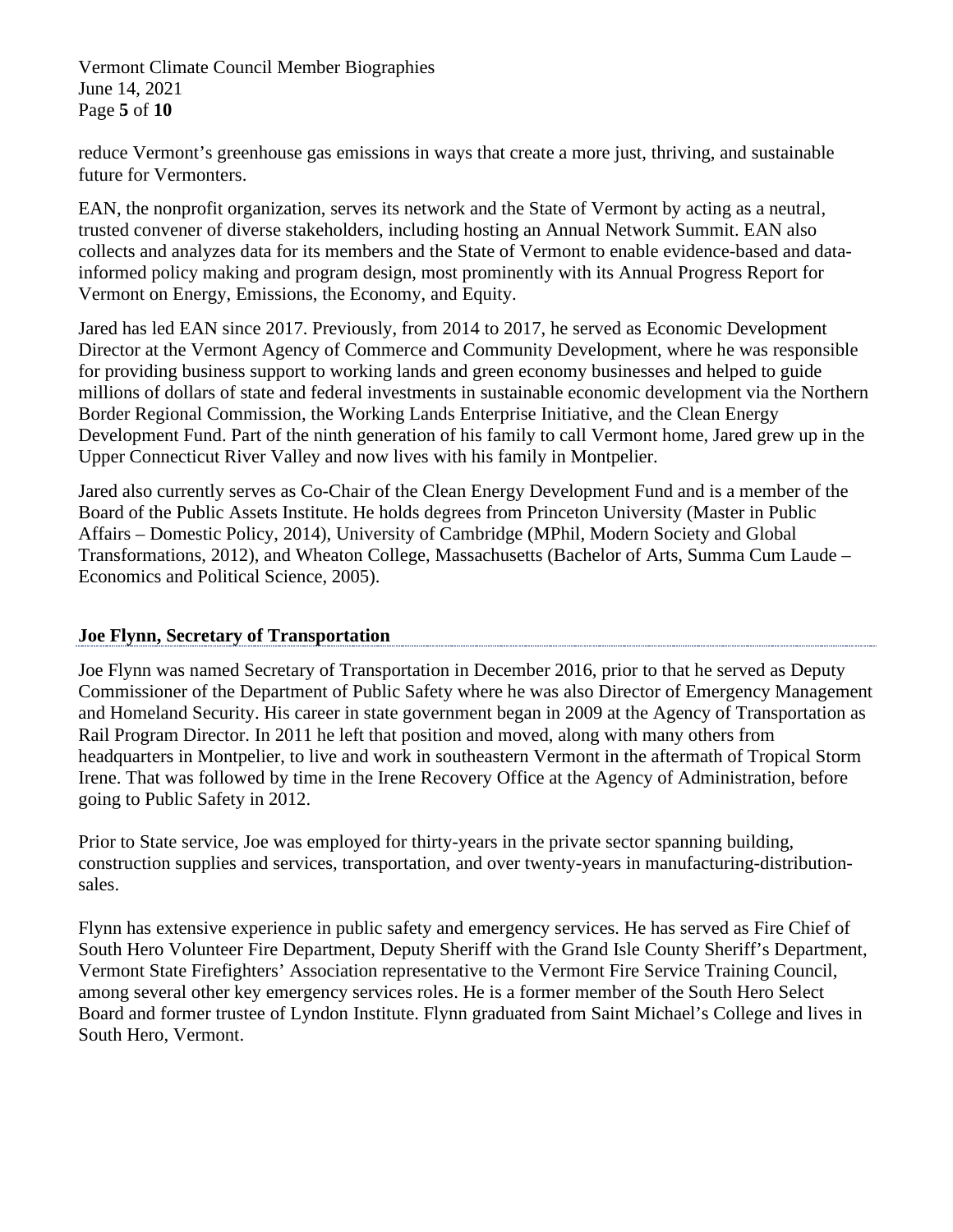#### <span id="page-5-0"></span>**Johanna Miller – Representing Statewide Environmental Organizations**

Johanna Miller is the Energy & Climate Program Director at the Vermont Natural Resources Council. Johanna also serves as the coordinator of the Vermont Energy and Climate Action Network, the statewide network of over 120 all-volunteer town energy committees and the partners who support them. In these roles, Johanna works from the grassroots to the Legislature to help advance clean energy and climate action programs and policies. Johanna was appointed to serve as a member of Governor Phil Scott's Climate Action Commission and also serves on the Clean Energy Development Fund board, the Vermont Energy Education Program board, and the Vermont System Planning Committee. Prior to joining VNRC in 2005, Johanna spent five years working as a researcher, writer and policy expert for a statewide environmental policy and advocacy organization in Michigan, where she helped to coordinate a statewide transportation and land use coalition. Johanna is a graduate of the University of Vermont and lives in Montpelier; a home base from which she and her family love to ski, hike, camp, bike, garden and travel.

#### <span id="page-5-1"></span>**Julie Moore, Agency of Natural Resources**

Julie Moore is the Secretary of the Vermont Agency of Natural Resources (ANR), the state agency with primary responsibility for protecting and sustaining Vermont's environment, natural resources, wildlife and forests, and for maintaining Vermont's beloved state parks. Moore was named to that position by Governor Phil Scott in January 2017. As ANR Secretary, Moore shapes Vermont's environmental agenda, focusing on water quality, the forest economy, and the importance of conservation. She currently serves on the boards of the Vermont Housing and Conservation Board, Vermont Council on Rural Development, as well as ECHO Lake Aquarium and Science Center.

Before her appointment, Moore worked as the Water Resources Group Leader at Stone Environmental, an environmental consulting firm headquartered in Montpelier, Vermont. She led a variety of watershed planning and assessment projects and has a deep understanding of water quality concerns associated with runoff from developed land and agricultural areas, as well as stream channel processes and flooding. Moore has diverse experience engaging the public in watershed management programs and activities.

Prior to joining Stone in 2011, Moore spent seven years at ANR where she led the state's efforts to reduce phosphorus pollution in Lake Champlain. In that role, she coordinated a multi-million-dollar budget and grant allocations and served as the primary Agency liaison to related programs at the agencies of Agriculture, Food & Markets and Transportation.

During her years outside of State service, Moore volunteered her expertise for several organizations dedicated to improving Vermont's water resources, including: Friends of Northern Lake Champlain Advisory Council (Chair); Friends of the Winooski River and Watersheds United (Board of Directors); Winooski Natural Resources Conservation District (Associate Supervisor); Rumney Memorial School Board (Chair). She also served two three-year terms on the Citizens Advisory Committee on the Future of Lake Champlain, including two years as Chair.

Moore earned a B.S. in civil engineering, cum laude, from the University at Buffalo and an M.S. in environmental science and policy from the Department of Geography and Environmental Engineering at the Johns Hopkins University. She is a registered professional engineer in Vermont and New Hampshire.

Moore currently resides in Middlesex, Vermont with her husband, Aaron, and their two children.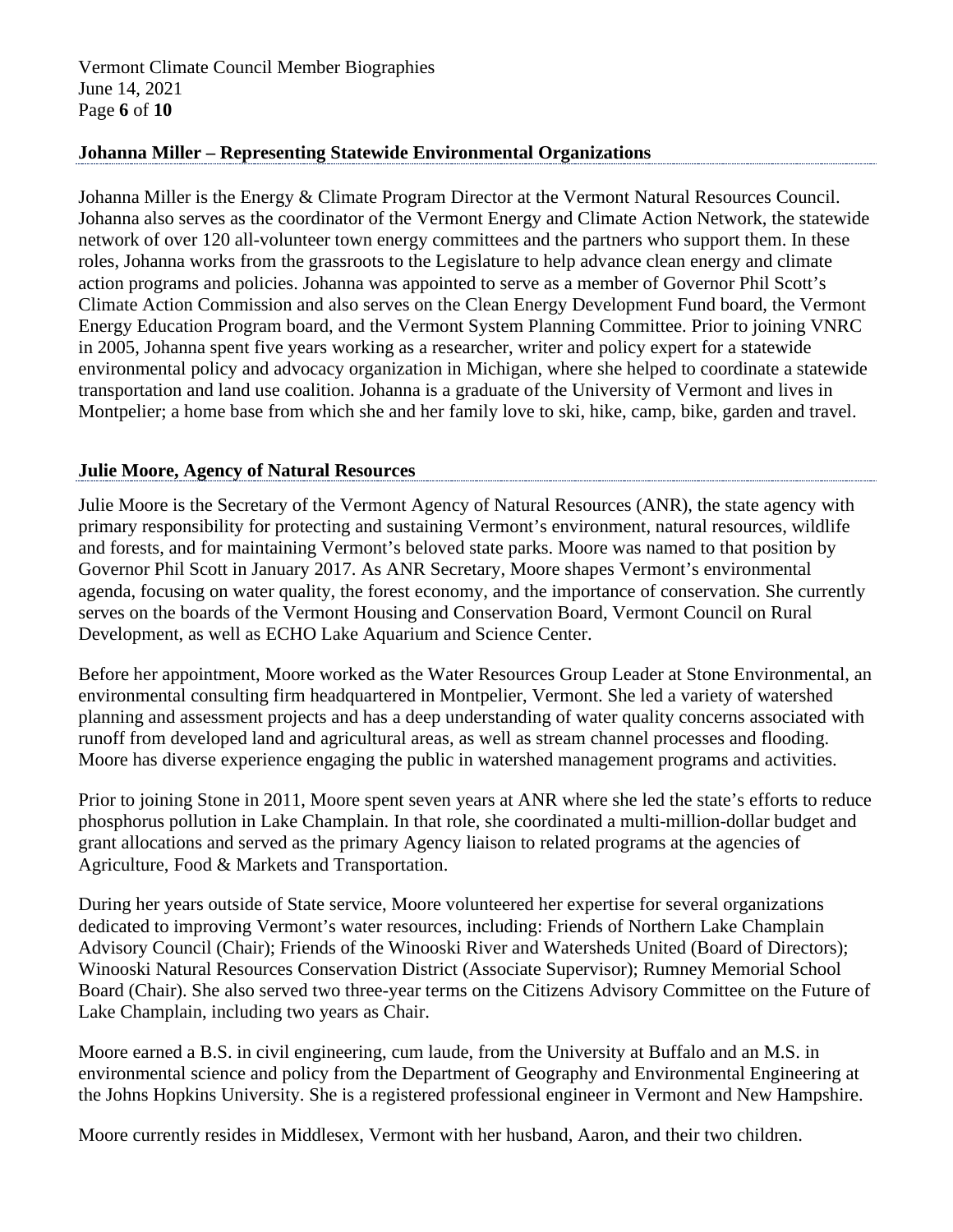#### <span id="page-6-0"></span>**June Tierney, Department of Public Service**

June E. Tierney was sworn in as the Commissioner of the Vermont Department of Public Service by Governor Phil Scott on January 5, 2017. Prior to her appointment, Commissioner Tierney served as general counsel to the Vermont Public Utility Commission (PUC) (2012-2016). Before then, she was a PUC hearing officer (2008-2012), as well as a staff attorney at the Vermont Department of Public Service (2001-2008). A 1986 graduate of Boston University and a 1993 graduate of Vermont Law School, Commissioner Tierney began her legal career with a clerkship at the Vermont Supreme Court, followed by three years as an associate at Davis Polk & Wardwell in New York City, where she specialized in securities fraud litigation, white collar crime defense and corporate internal compliance investigations. Before her admission to the bar, Commissioner Tierney enjoyed the privilege of serving on active duty (1986-1990) as a commissioned officer in the United States Army.

# <span id="page-6-1"></span>**Kelly Klein – Representing the Small Business Community**

Kelly Klein is the founder and CEO of Groennfell Meadery and Havoc Mead, a certified B Corp located in St. Albans, Vermont. Kelly has worked since the company's founding to use the business as a force for good and to create a healthy, supportive environment for their growing team of employees.

# <span id="page-6-2"></span>**Lauren Oates - Representing Resilience and Disaster Response**

Lauren's work at The Nature Conservancy (TNC) focuses primarily on elevating nature's role in both adapting to and mitigating climate change. Prior to her policy work at TNC, Lauren spent six years with the State of Vermont managing the State's primary climate adaptation program, focused on increasing the resilience of our communities and natural systems in the face of a changing climate. After completing her master's degree, where she studied microbiological means to decrease greenhouse gas emissions, she came to Vermont to assist the Town of Waterbury with their post-Irene flood recovery efforts. Lauren is passionate about protecting the natural world and building a more sustainable future for all Vermonters.

# <span id="page-6-3"></span>**Lesley-Ann Dupigny-Giroux – Representing Climate Science**

Dr. Lesley-Ann Dupigny-Giroux is a Professor of Climatology in the Department of Geography at the University of Vermont. She uses a variety of mixed methods from remotely sensed data to statistics and historical content analysis, to explore the influence of atmospheric processes on fluvial processes and vegetated landscapes. Her work spans a number of climate hazards and severe weather, with a special focus on flooding and droughts. As the State Climatologist for Vermont, she engages directly with community groups, K-12 schools, State legislators, Federal and State agencies, and national climate organizations. She is the President of the American Association of State Climatologists and was inducted as a Fellow of the American Meteorological Society in January 2020.

She is the lead editor of 'Historical climate variability and impacts in North America', the first monograph to deal with the use of documentary and other ancillary records for analyzing climate variability and change.

Nationally, she is the lead author for the Northeast Chapter of the Fourth National Climate Assessment of the US Global Change Research Program. She has served on the NOAA Science Advisory Board Climate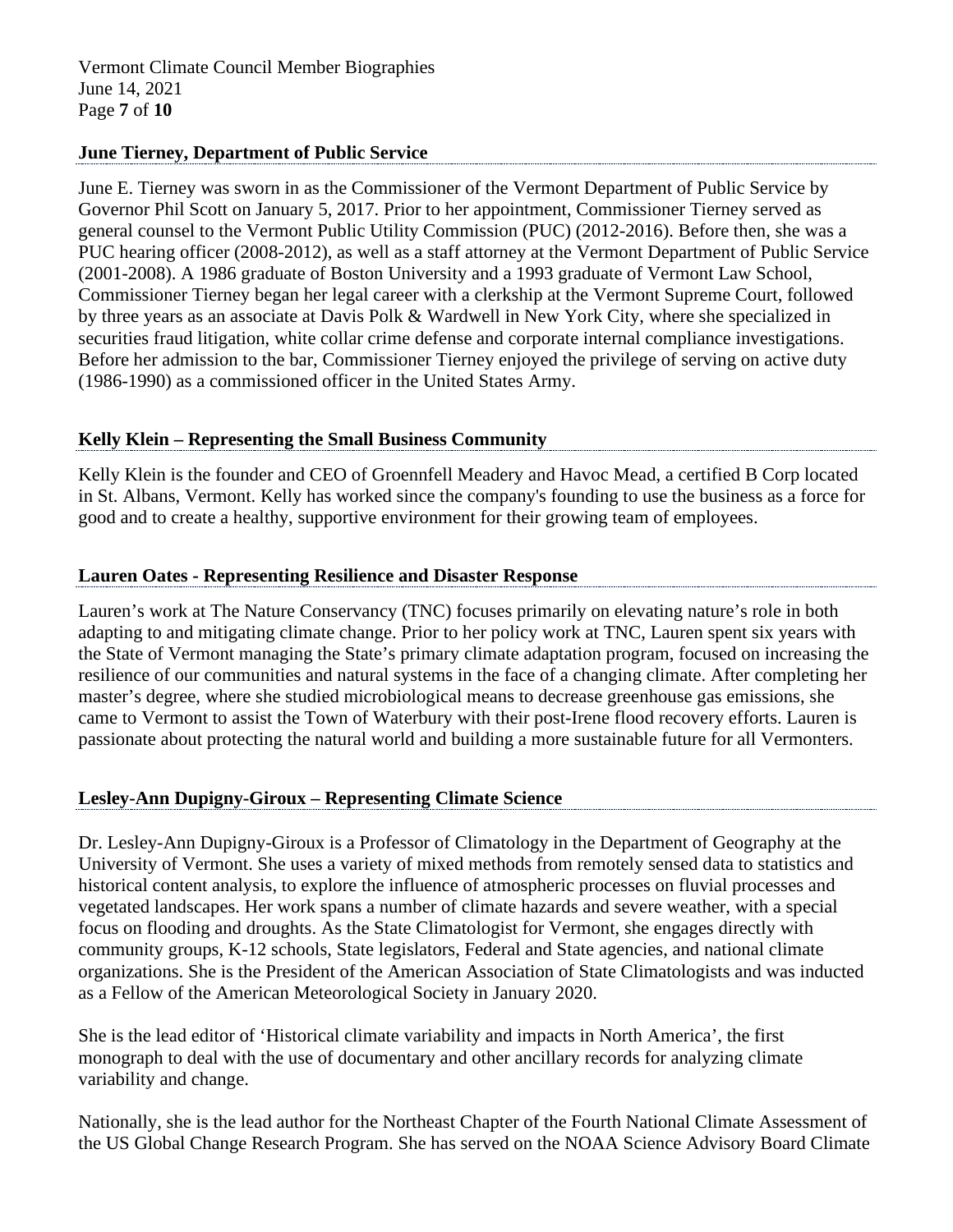Vermont Climate Council Member Biographies June 14, 2021 Page **8** of **10**

Working Group helping to guide climate research across the US. Statewide, she is the Co-Chair of the State's Drought Task Force and worked closely with the Vermont Department of Emergency Management and Homeland Security on the climatology related sections of the FEMA-mandated Vermont State Hazard Mitigation Plan. In 2014, she was a Scholar-in-Residence for the Sustainability Graduate Institute at Goddard College, and their Commencement Speaker in Spring 2015. Also, in 2015, Dr. Dupigny-Giroux was elected a Fellow of the Vermont Academy of Science and Engineering in recognition of her academic and outreach contributions to the state.

Additional Resources:

- <https://ui.adsabs.harvard.edu/abs/2008AGUFMED41A0555D/abstract>
- <https://www.openaccessgovernment.org/applied-climatology/107194/>
- <https://statesummaries.ncics.org/chapter/vt/>
- https://en.wikipedia.org/wiki/Lesley-Ann L. Dupigny-Giroux
- <https://www.uvm.edu/cas/geography/profiles/lesley-ann-dupigny-giroux>
- <span id="page-7-0"></span>• <https://futurumcareers.com/in-the-know-building-a-climate-literate-society>

#### **Lindsay Kurrle, Agency of Commerce and Community**

Lindsay Kurrle was appointed Secretary of the Vermont Agency of Commerce and Community Development by Governor Phil Scott, effective on September 2, 2019. ACCD encompasses the Departments of Economic Development, Housing and Community Development, and Tourism and Marketing. These departments include many programs that serve the Vermont public by enhancing the Vermont business climate, marketing Vermont to tourists and others, and strengthening Vermont communities in a wide variety of ways.

From January 2017 to September 2019, Lindsay served as Commissioner for the Vermont Department of Labor where she led over 300 employees, and administered Vermont's workforce development, unemployment insurance, workers' compensation, employment services programs, and Vermont's occupational safety and health program.

Prior to becoming the state's Labor Commissioner, Lindsay was a business owner for 15 years, and an Auditor for the international accounting firm KPMG. Lindsay brings a balance of knowledge and understanding of both the labor and business community to her role.

Kurrle is an outspoken and strong advocate for matching job seekers with skills, training, and career opportunities while ensuring that Vermont's employers have access to a skilled and competent workforce that matches their needs now and in the future.

Secretary Kurrle lives in Middlesex, Vermont with her husband and three children.

# <span id="page-7-1"></span>**Liz Miller – Representing Distribution Utilities**

Liz Miller is VP of Sustainable Supply & Resilient Systems at Green Mountain Power and lives in Burlington. Previously, she worked as a lawyer and advisor specializing in executive and organizational management and corporate governance. Liz served as Chief of Staff to former Governor Shumlin and as Commissioner of the Vermont Public Service Department, where she led the State's energy and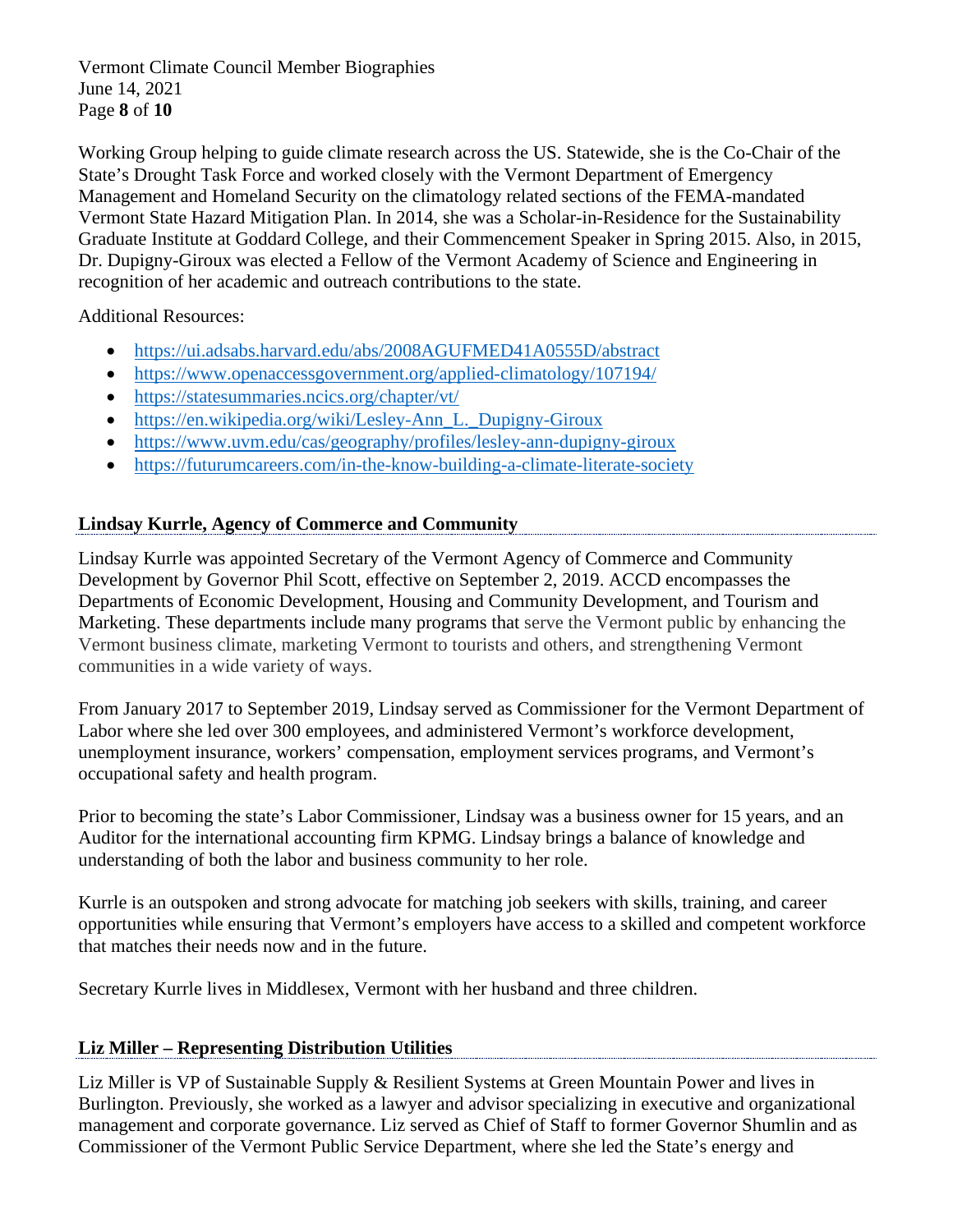Vermont Climate Council Member Biographies June 14, 2021 Page **9** of **10**

telecommunications policy. Earlier in her career, she founded and ran a small law firm. Liz has served on many nonprofit boards and advisory groups including ECHO Leahy Center for Lake Champlain, Boy & Girls Club of Burlington, Vermont Law School, and Conservation Law Foundation. She is a member of the Vermont Professional Responsibility Board and chairs the Vermont Supreme Court's Advisory Committee on the Rules of Evidence. Spending time on Vermont's mountain trails and Lake Champlain is her passion.

# <span id="page-8-0"></span>**Richard Cowart – Representing Greenhouse Gas Program Design**

Richard Cowart is a Principal at the Regulatory Assistance Project (RAP), a Vermont-based, global nonprofit that advises governments on energy regulation, electricity markets, and climate policy (1999 present). Over the past decade he built and directed RAP's European program in Brussels, Berlin, and Warsaw. He has advised governments across the US and Europe, in China, Brazil, and several other nations.

Before joining RAP, Mr. Cowart served as Chair of the Vermont Public Service Board (now PUC) for 12 years. He was elected president of the New England Conference of Public Utility Commissioners, and Chair of the US regulators' national Committee on Energy Resources and the Environment.

In addition to his RAP position, Richard served for six years as Chair of the US DOE's Electricity Advisory Committee, on the International Energy Agency's Demand-Side Management program. and the Board of Directors of the Electric Power Research Institute. He now serves on the Environmental Advisory Committee of the New York ISO and chairs the Board of VEIC, which operates the "energy efficiency utilities" in Vermont, Washington DC, and several cities in Ohio.

Richard also has experience in natural resources and land use management. He served as Executive Officer and general counsel of the Vermont Environmental Board for two years, and taught courses in environmental law, land use law and natural resource policy at the University of California and Vermont Law School for more than a decade. He and his wife manage a commercial Christmas tree farm and sugar maple/land conservation projects in Calais and Marshfield, Vermont.

# <span id="page-8-1"></span>**Sean Brown, Agency of Human Services, Department for Children and Families**

Sean Brown received a Bachelor of Arts Degree from the University of Vermont in 1990. Since that time, he has primarily worked for the State of Vermont in various positions. He has worked in the Office of Child Support, Department of Mental Health, and the Vermont Judiciary. From 2012 to 2014 he was an Operations Director for the Economic Services Division (ESD) in the Department for Children and Families and was appointed Deputy Commissioner of ESD in 2014. As Deputy Commissioner Sean was responsible for administering Supplemental Nutrition Assistance Program (SNAP), Temporary Assistance for Needy Families (TANF), and Low-Income Home Energy Assistance Program (LIHEAP) and the state's General Assistance program. In June 2020, Sean was appointed the Commissioner of the Department for Children and Families overseeing all six divisions within the Department.

Sean is excited to bring his expertise in low-income heating assistance, furnace repair and replacement and weatherization to the Counsel as these efforts play a big role in climate change. He believes people of all income levels should have access to strategies that reduce reliance on fossil fuels and increase efficiency.